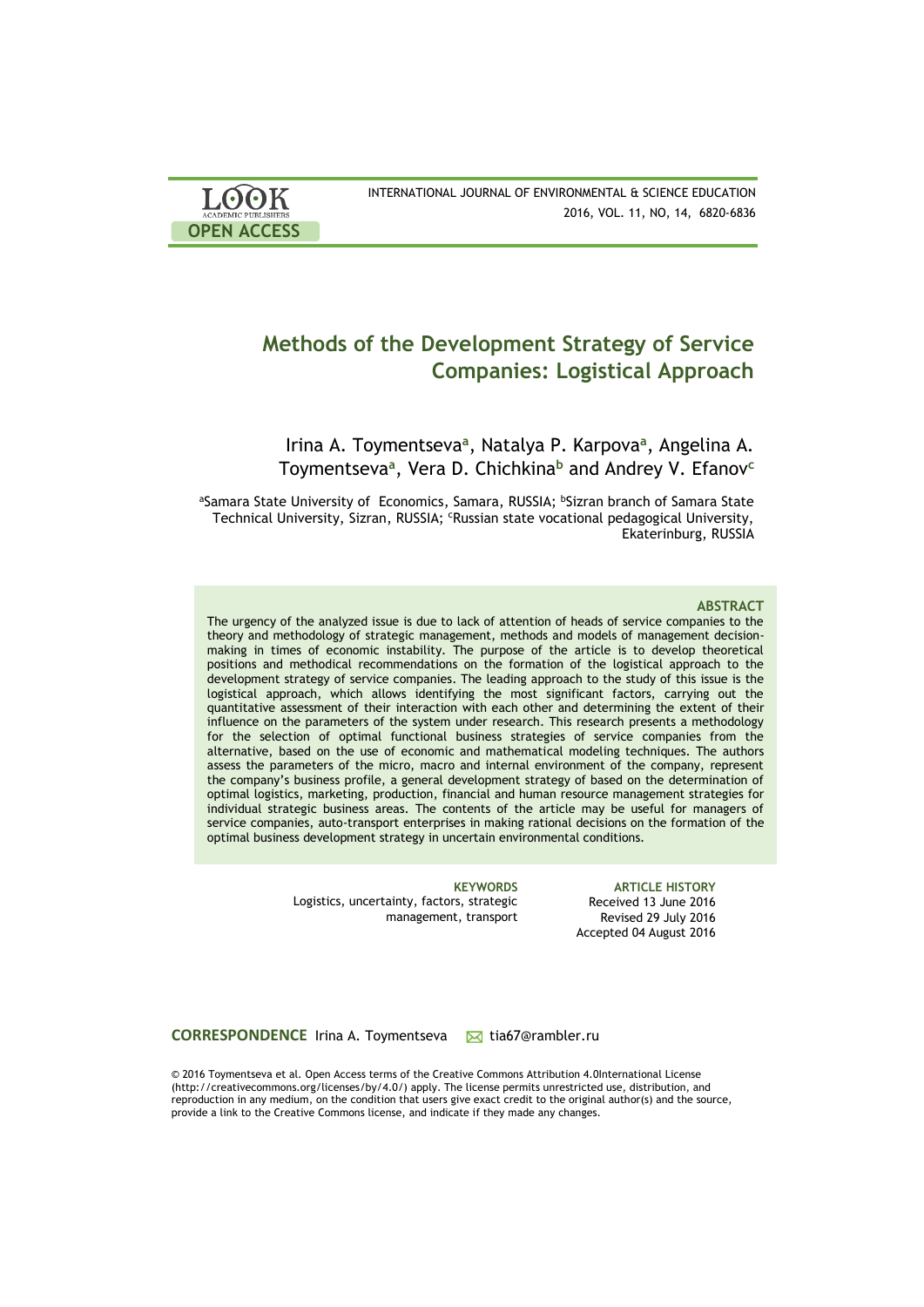## **Introduction**

## *Establishing a context*

Transport is an important part of Russian production infrastructure. This is due to the huge impact of transport on the economy, national security, defense of the country, and the quality of life.

Russia's economic transition to new economic conditions and the country's privatization of enterprises have significantly changed the developed system of the transportation process at auto-transport enterprises. Today, freight autotransport enterprises operate in the absence of centralized orders, which causes certain instability in volumes of their services during the planned period of time. The result is a lack of confidence in achieving business goals, increasing the risk of their stable functioning in the competitive market.

The studies have shown that searching for ways to improve their efficiency many freight auto-transport enterprises began to expand into new activities, related, and sometimes not related to the transport services. These include: trade automobiles and spare parts, maintain and repair cars of private owners, organize loading and unloading, provide warehousing of goods, organize paid car parking, organize leasing of industrial and office premises, commercial and intermediary operations and other operation.

In these circumstances, there is a need to develop management mechanisms that will help auto-transport enterprises to adapt quickly to the environment and carry out their activities, focusing on the long-term development in the future. Of particular importance is the concept of logistics in ensuring the needs for transport services. The modern concept of logistics is considered as the most effective approach to the management system of auto-transport enterprises (ATP) to reduce costs in the supply chain.

## *Literature review*

A significant contribution to the study of issues of strategic planning and market analysis was introduced by such famous scientists as: R. Ackoff (1994), I. Ansoff (2009), G. Mintzberg (2001), M. Meskon, M. Albert & F. Hedouri (1997), M.E. Porter (2005), A.A. Thompson & A.J. Striklend (2006), V.I. Sergeev (2001), etc. A deep development in the field of the logistical approach to strategic management is carried out by D.J. Bowersox et al. (2008), M.R. Leenders et al. (2006), D. Waters (2003) and other authors.

## *Establishing a research gap*

The results of research show that strategic planning and management in enterprises have been neglected, which leads to loss of important goals and the company's inability to respond quickly to changes in the external environment. The absence of the deliberate strategy and marketing policy lead to the reduced competitiveness, loss of market positions and it worsens a difficult financial situation.

The way to solve such problems or eliminate most causes of their occurrence is the logistical support of strategic management of auto-transport enterprises, carried out on the basis of a carefully designed strategy. In terms of the logistical approach the activity of the auto-transport enterprise is the adaptation process to the parameters of the external environment. The complexity,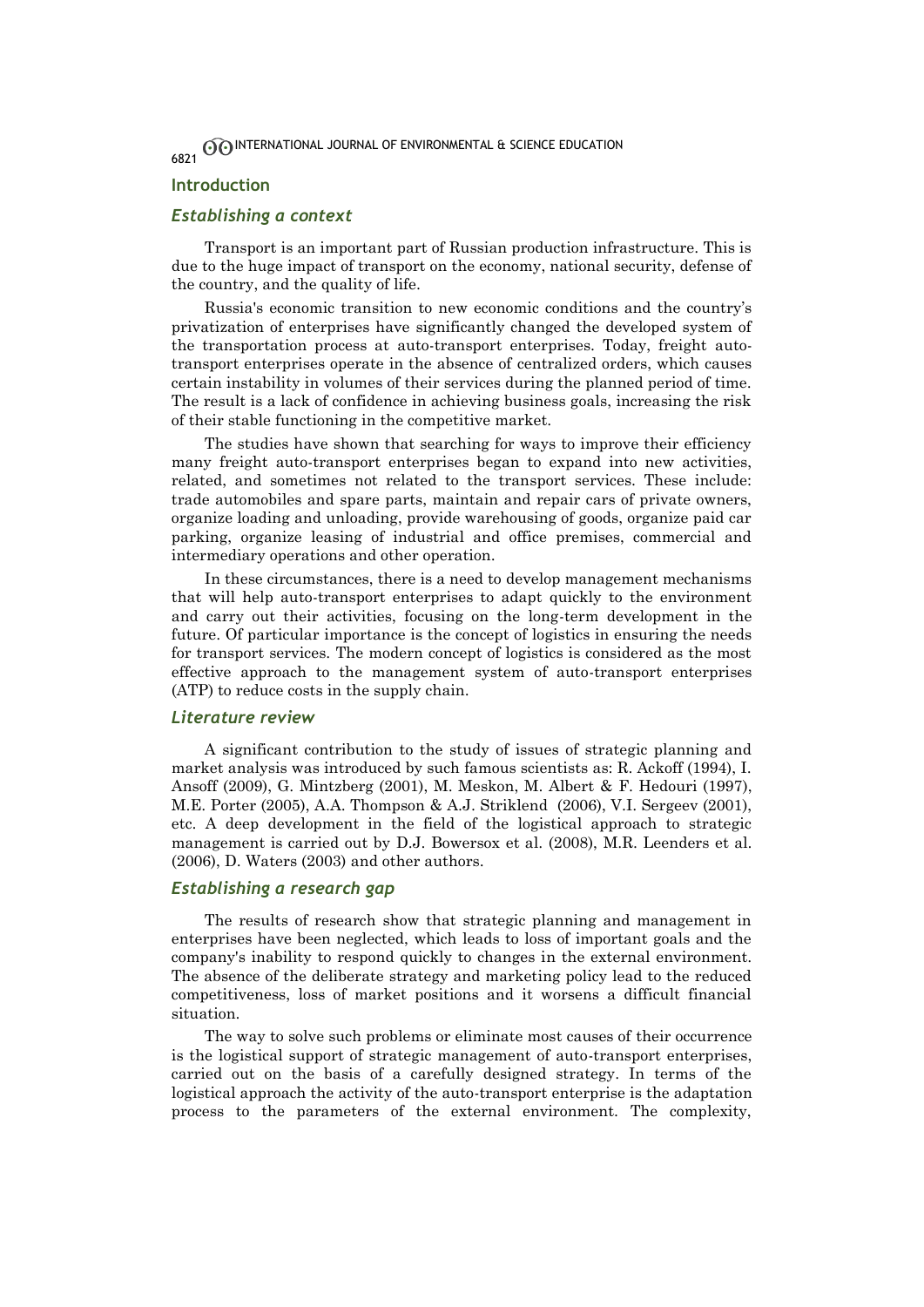dynamism and unpredictability of the environment creates uncertainty in the activities of auto-transport enterprises, which negatively affects the performance of their production and business activities, but there is no universal methodology for the development of optimal development strategies suitable for all companies without exception. But a mechanism to overcome the uncertainty and increase the adaptability of enterprises to external influences must be a strategic planning concept.

# *Aim of the study*

The aim of this research is to develop basic theoretical, organizational methodical positions and practical recommendations for the development of logistic support for the development strategy of freight auto-transport enterprises.

Realization of this research aim required solving the following tasks:

 To analyze the influence of individual factors of the macro and microenvironment of the auto-transport enterprise which have a significant impact on its activities;

 To optimize the system of performance indicators in order to determine the strategic position of the auto-transport enterprise in the competitive environment;

 To justify the use of mathematical models and methods based on the theory of fuzzy sets in selecting the optimal strategy of auto-transport enterprises;

The object of research is the freight auto-transport enterprise "Trans Auto".

# **Methods**

#### *Research methods*

In the course of research the following methods were used: economic and mathematical methods of expert estimations and graphic results.

## *Experimental research base*

The experimental research base is LLC "Trans Auto.

## *Research stages*

This research was conducted at three stages:

At the first stage the authors define the company's environment profile for each strategic business area (SBA) using the method of expert estimations. At the second stage the authors represent a comprehensive assessment of the strategic position of the freight auto-transport enterprise, taking into account such strategic index as "strategic external environment", "strategic market advantages" and "strategic competence" and identify the most profitable activities. At the third stage the authors develop the overall enterprise management strategy that is based on the determination of optimal logistics, marketing, production, financial and human resource management strategies for individual strategic economic zones.

The basis of the strategic planning methodology and the main tool for the development of the auto-transport enterprise is its strategy. For example, A.D.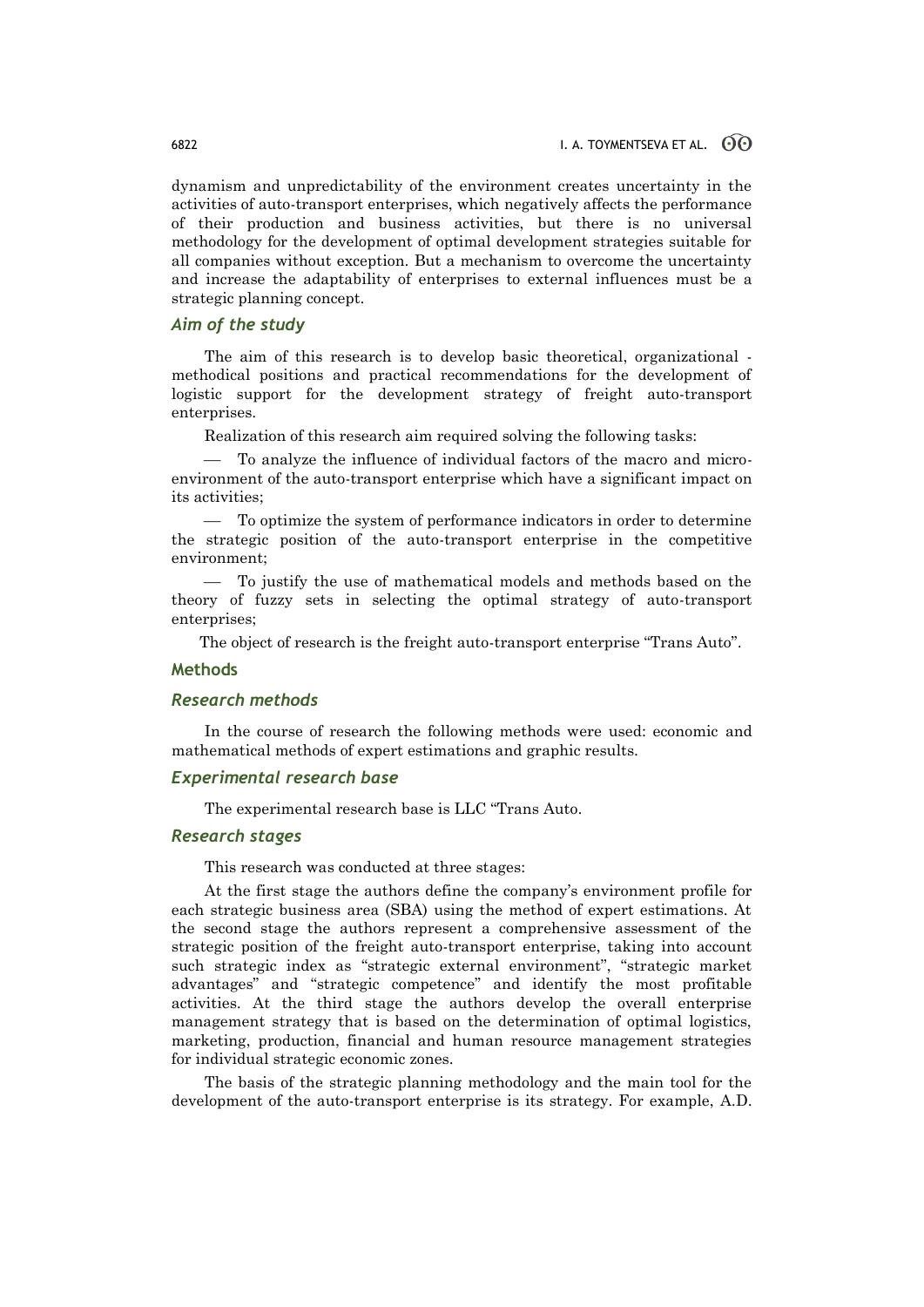Chandler (1962), the founder of the theory of strategic management, believes that the strategy  $-$  is "the definition of basic long-term objectives and tasks of the enterprise and the approval of resource allocation actions necessary to achieve these goals." M. Meskon, M. Albert & F. Hedouri (1997) give a more precise definition: "the strategy – is the overall, comprehensive plan to ensure the implementation of the organization's mission and the achievement of its goals." G. Mintzberg (2001) notes that "the strategy is not only a plan and a set of decisions and actions." One of the founders of management - I. Ansoff (2009) believes that the strategy is "a set of rules for making decisions that guide the company in its operations." According to M.R. Leenders et al. (2006), the strategy is a plan of activities designed to achieve long-term goals by a certain company.

The need to develop a common strategy is due to the specific characteristics of the sector, which depend on many factors of the environment common for the market economic conditions. Various sources set out different approaches to the market analysis procedure. For example, M.E. Porter (2005) suggests using "national diamond", which helps to estimate the competitive advantages of industries, regularities of their origin, development and decline. In contrast, A.A. Thompson & A.J. Striklend (2006) proposes his algorithm analysis and he claims that it is necessary to identify only the dominant or important factors of economic growth and industry dynamics in this period.

Today, the science of strategic planning is based on technologies developed for large foreign firms, and practically does not offer a methodology to assess the capabilities of the enterprise, to predict the impact of future events on its activities. Managers and specialists of most businesses, including auto-transport enterprises, take strategic decisions, relying only on their own experience and intuition. They are armed with little strategic planning methodology and technology, based on the use of the logistical approach.

Studies of modern transport conditions in this area illustrate the need to develop guidelines on the methods of the effective strategy development of autotransport enterprises, which will be adequate to the level of external instability and will aim to achieve the strategic objectives of ensuring long-term sustainable operation of ATE, based on the principles of logistics.

The total enterprise strategy should have a structure that involves three major strategy blocks.

These units vary by the scale of the tasks and the degree of detail design. To be successful, the strategy should be mutually agreed upon and work closely with each other. Each unit has a well-defined and finished character. At the same time, each subsequent block is developed on the basis and in the development of the previous one.

Three-level strategies form a hierarchical structure: a corporate strategy consists of a series of business strategies and functional strategies, the main component of which is a logistics strategy.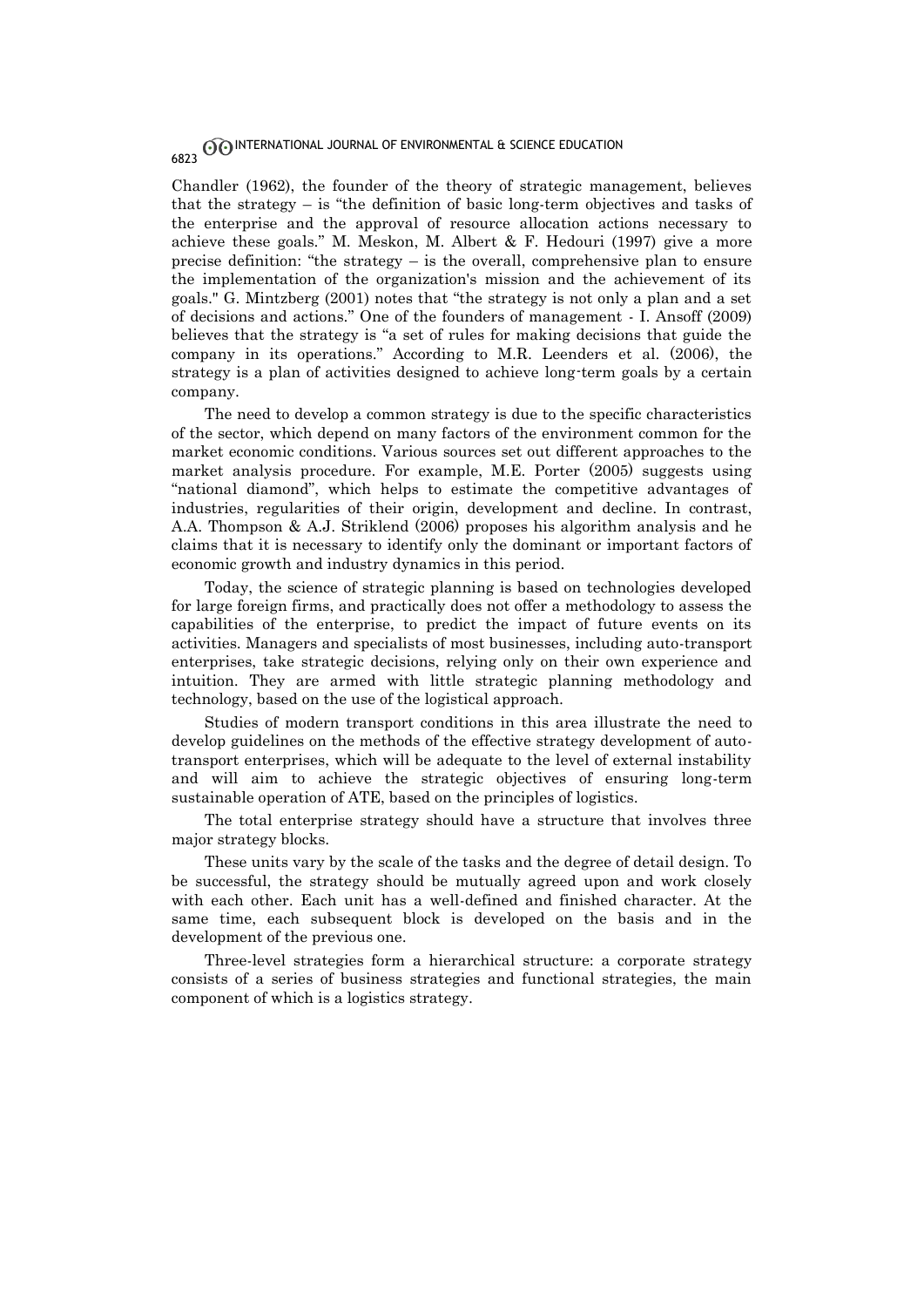

**Figure 1.** The interaction of enterprise strategies *Source:* R. Ackoff (1994).

The logistics strategy forms the link between the more abstract high-level strategies and detailed operations carried out in the supply chain (Bowersox et al., 2014). Corporate and business strategies describe the overall objectives, the logistics strategy deals with the actual movement of materials required to achieve these goals.

The strategy development at every level ends with the creation of the strategic plan.

Each level forms a strategic environment to the next level, i. e. the lower level of the strategic plan is imposed by certain restrictions from the strategies of higher levels of the hierarchy.

The strategic analysis of the company's activity determines the range of possible policy options, depending on the status of the internal and external environment, i. e. it takes into account the most important factors affecting the company's economy.

You must choose such development strategy and development of the strategic economic zone (i.e., choose a set of services production in accordance with their respective markets, and the sequence of their development) that would give the company a maximum profit (net income) both at present, and in the expected perspective.

Based on the foregoing, the goal should be formulated in the following way: for given (vector *Fd)* values of determined factors, taking into account the informational situation (*I<sub>s</sub>*) on the possible scenarios  $W = \{w_j\}$ ,  $j-1, m$ , it is necessary to choose such company's development strategy  $S = \{s_i\}$ ,  $i - 1, n$ , that would provide the maximum value  $(P)$ , which characterizes the result (profit),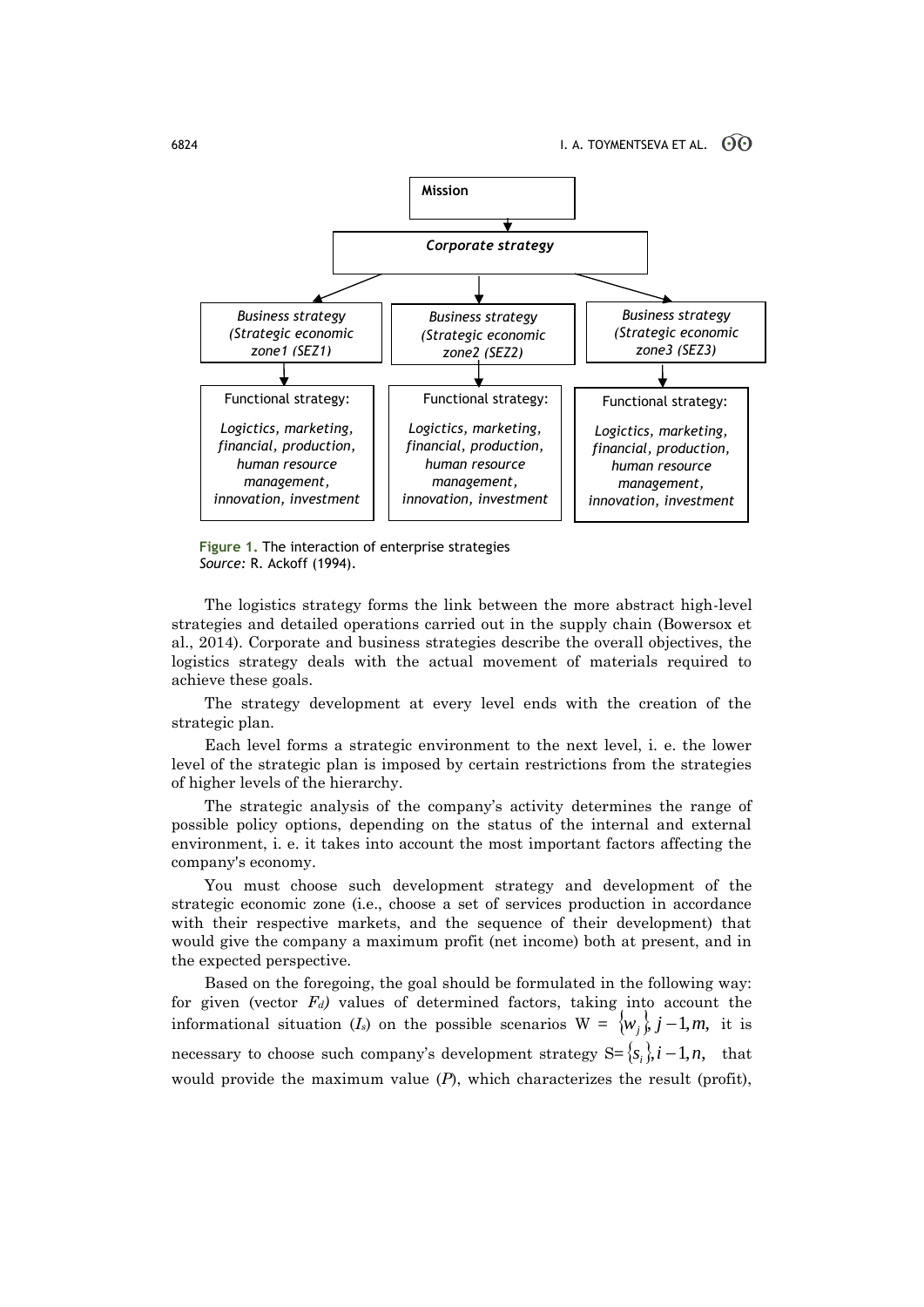achieved by the enterprise in whole, in case if the costs (*C*) on the implementation of the strategy would not have exceeded the permissible ones:

$$
P(F_d, I_s, S(W^*)) = \max P(F_d, I_s, S_i, (w_j))
$$
 (1)

$$
s \in S, w \in W \tag{2}
$$

$$
C(F_d, I_s, S(W^*)) < C_{extra}
$$
 (3)

$$
S = \{s_i\}, i - 1, n,\tag{4}
$$

$$
W = \langle w_j \rangle, j-1, m,
$$
\n(5)

$$
F_d \in F_{\text{defined}}, I_s \in I_{\text{defined}} \tag{6}
$$

The dynamism of the external conditions of the enterprise development, a variety of formational flows, the complex relationships between all actors in the development and implementation of development strategies enhance the impact of uncertainty factors in the target characteristics of the auto-transport enterprise (Lukinskiy, 2007).

1. In the decision theory, there are three main types of informational situations that may arise while choosing the strategy of the enterprise:

1. Decision-making under certainty. These conditions are characterized by the presence of a clear-deterministic relationship between the taken decision and the result. In this case, the resulting index and restrictions depend only on the company's strategy and fixed determined factors (vector Fd).

2. Decision-making under risk. Under these conditions, each strategic alternative may result in one of possible outcomes, each of which has a certain probability of their occurrence. The value of the resultant index in this case depends both on the strategy (S), determined factors and also on random factors (vector Is) with known distribution laws.

3. Decision-making under uncertainty. In this case, the resulting index depends in addition to strategies  $S = \{s_i\}$ ,  $i-1, n$ , and fixed parameters Fd also on random factors Is with completely unknown distribution laws or the influence of uncertain factors, when we only know a set of possible values. As a result of the impact of uncertain factors, each strategy is associated with many possible outcomes, the probability of which is either unknown or insufficient known to make a precise decision, or make no sense.

The uncertainty of the used information is a significant factor hindering the development strategy of the auto-transport enterprise. The enterprise strategy is implemented in multiple-valued social and economic processes, diversity of methods and possibilities, variety of possible conditions which the enterprise may face in the future. At the moment of decision-making it is impossible to obtain accurate and complete information about the real and possible environment of the strategy implementation, about existing or possible in the future internal and external factors. In other words, the information that is necessary for selection of strategic alternatives is inaccurate, incomplete, nonquantitative and the formal models of the analyzed system are either too complex or lacking. Thus, decision-making takes place in the environment where the objectives, restrictions and consequences of possible actions are known only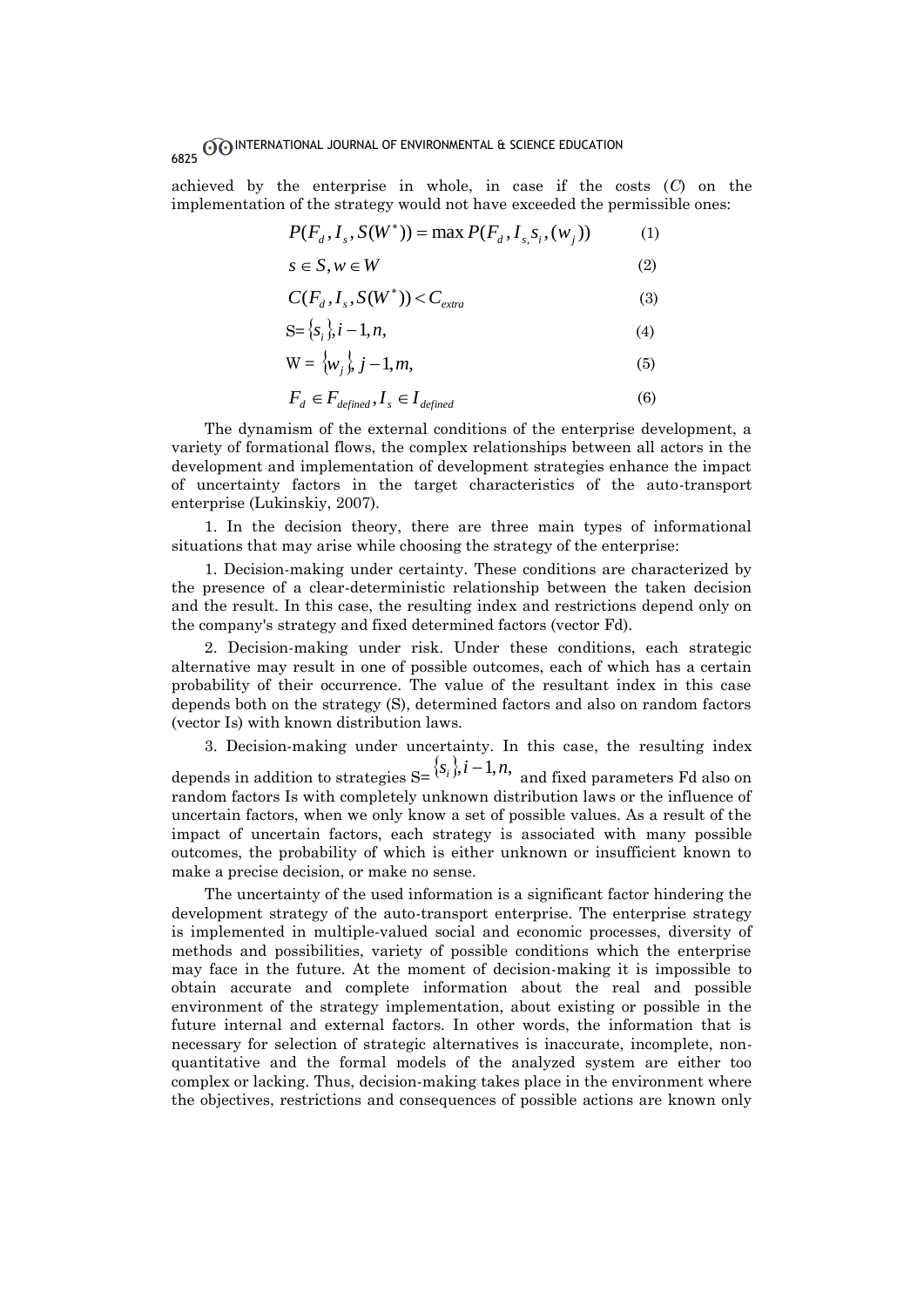approximately, they are not precise. In such cases, to make informed decisions we usually involve expert knowledge that is usually expressed as some data called preferences.

The decision-making scheme, in which the judgment or assessment play an important role in determining the confusion or uncertain factors, is given by the theory of fuzzy sets. The advantage of the fuzzy logic approach to the classical approach, when they are used in the description of the management systems, is that if there is the fuzzy approach, we do not need the analytical description of the process, since here we process and model close, hard-defined indicators and concepts.

The theory of fuzzy sets allows working analytically with parameters that are difficult to shape and subjective views of experts, who play a decisive role in the assessment of the decision-making (Mirotin, Tyshbaev & Kasenov, 2002).

Uncertainty is an integral part of the strategy selection process. And the use of methods of fuzzy set theory in the strategy selection process of the autotransport enterprise, taking into account non-complete information, will have a positive result.

When making decisions using the logistical concept of the system analysis, we have to choose the optimal alternatives among sets of valid means to achieve this goal. Today business leaders face a challenge – they need to choose the main environmental factors among the numerous and various ones and predict the possible changes. In order to develop the strategy and to choose the version of it, you need a comprehensive, multi-faceted analysis of the general environment of the enterprise, in which the business is conducted, and the assessment of its internal capacity.

Specifically designed analytical tables will assist in this work and summarize the results. Structurally the table consists of two parts: horizontally there are parameters of the enterprise environment therein, vertically - ball (rate) estimates of these parameters.

| The parameters of the environment |                                | Assessment of sets of<br>parameters                  |
|-----------------------------------|--------------------------------|------------------------------------------------------|
| External environmental<br>factors | Macro-environmental<br>factors | $A = \frac{1}{m*k} \sum_{i=1}^{n} W_i * a_{ij}$      |
|                                   | Micro-environmental<br>factors | $B = \frac{1}{m*k} \sum_{i=1}^{n} W_i * \delta_{ij}$ |
| Internal environmental factors    |                                | $C = \frac{1}{m*k} \sum_{i=1}^N W_i * c_{ij}$        |

**Table 1.** The operating environment profile of the enterprise

*Source:* I.A. Toymentseva (2011). *Strategic Management of Service Transport Industries:* PhD Thesis, Samara State University of Economics.

The parameter assessment for the macro (A), micro (B) and internal (C) environment of the enterprise is calculated according to the formulas shown in Table 1.

Where  $W_i$  - the rate of the *i-th* factor,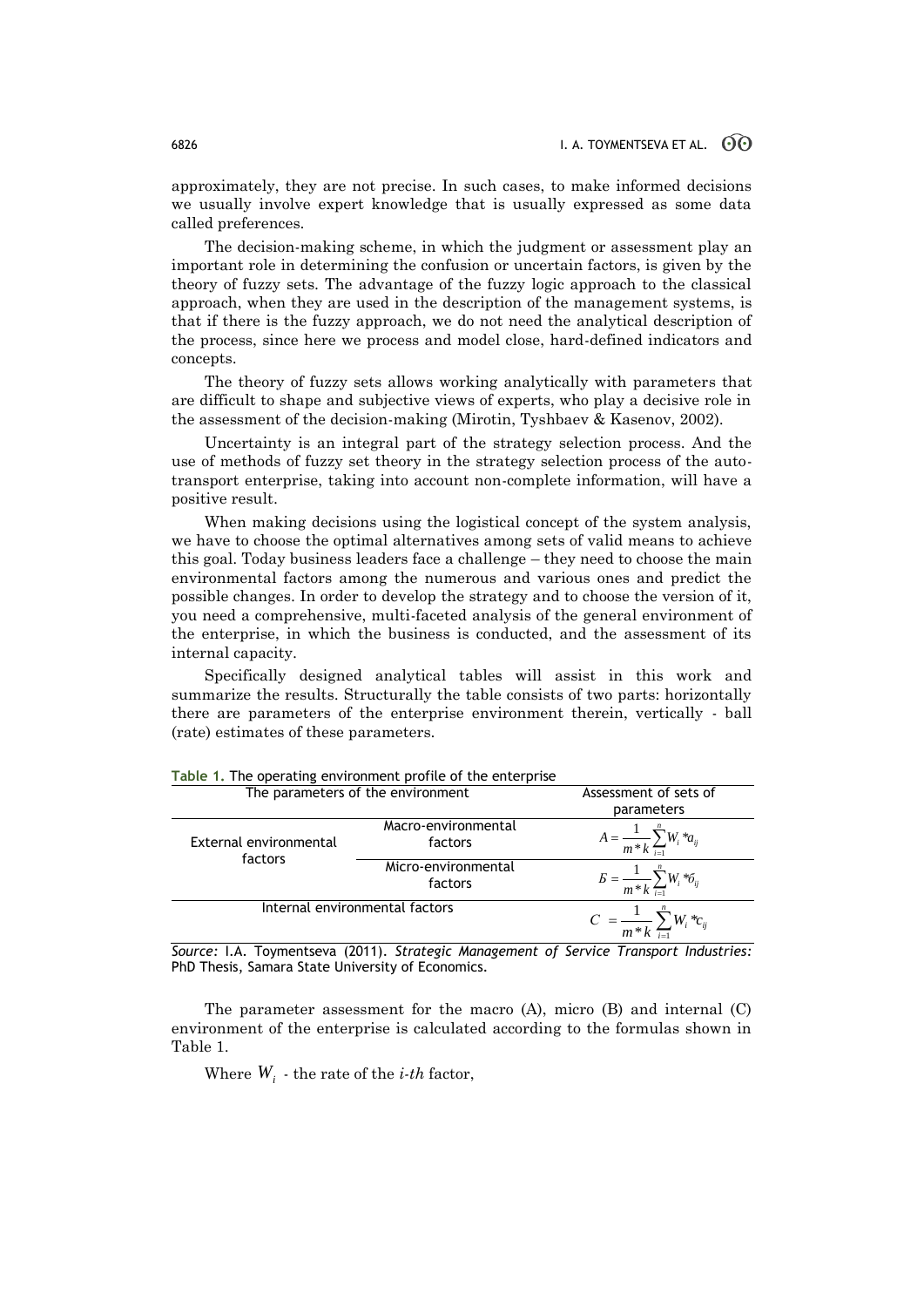$a_{ij}$  ,  $\acute{a}_{ij}$  ,  $c_{ij}$  - values of parameters transferred by means of the rating scale,

*m*- the number of experts,

*k-* the total number of factors considered in each strategic business zone.

To determine the strategic position of the enterprise in the market of transport services and to choose the optimal development strategy it is suggested using a methodology that takes into account the realities of modern economic activity of the auto-transport enterprise and a comprehensive assessment of each set of factors.

The essence of the proposed method is to use a three-dimensional matrix, the coordinates of which are the following indicators or strategic index: "strategic external environment", "strategic market advantages" and "strategic competence". Let us define these indicators.

Strategic external environment (A) is determined by the operating terms of the auto-transport enterprise which are created by the ever-changing external environment.

Strategic market advantages (B) are characterized by minimal costs and a high consumer value of provided services, allowing the company to achieve success in the market of transport services.

Strategic competence (C) - a set of existing tangible and intangible resources, capabilities and abilities (competences) to develop and implement strategies of the ATE, i.e., everything that allows the company to stand out among competitors.

Comparison of simulation results of the strategic economic zone and strategic opportunities of the business environment allows you to develop a common strategy for the rational growth of transport services and the stabilization of the financial and economic situation of freight transport enterprises.

Z-direction is a complex of factors that characterize the strategic environment  $A \in \{A_1, A_2, \ldots, A_n\}$ , x-direction - a complex of factors of strategic advantages  $\vec{B} \in \{E_1, E_2, \ldots, E_n\}$ , y-direction – a complex of factors of strategic competencies that define the strategic position of the auto-transport enterprise S = f (A, B, C) Each direction is divided into three equal parts, describing the *strategic environment*: favorable (0.7-1), the average attractiveness (0.4-0.7) and unfavorable (0-0.4); *strategic advantages*: strong (0.7-1), medium (0.4-0.7), weak (0-0.4); *strategic competences of the auto-enterprise*: a strong position (0.7-1), a middle position (0, 4-0,7), a weak position (0-0.4).

Decisions on the choice of strategy (S) are made on the field (quadrant) of the matrix formed by the combination of factors, where the enterprise gets into by its parameters. On the basis of the strategic index we can define the aggregate rating of the company's strategic position: which is calculated as the geometric mean of three strategic indices:

$$
S = \sqrt[3]{A*B*}C
$$
 (7)

where A - the strategic external environment;

B - strategic market advantages;

C - strategic competences of the enterprise.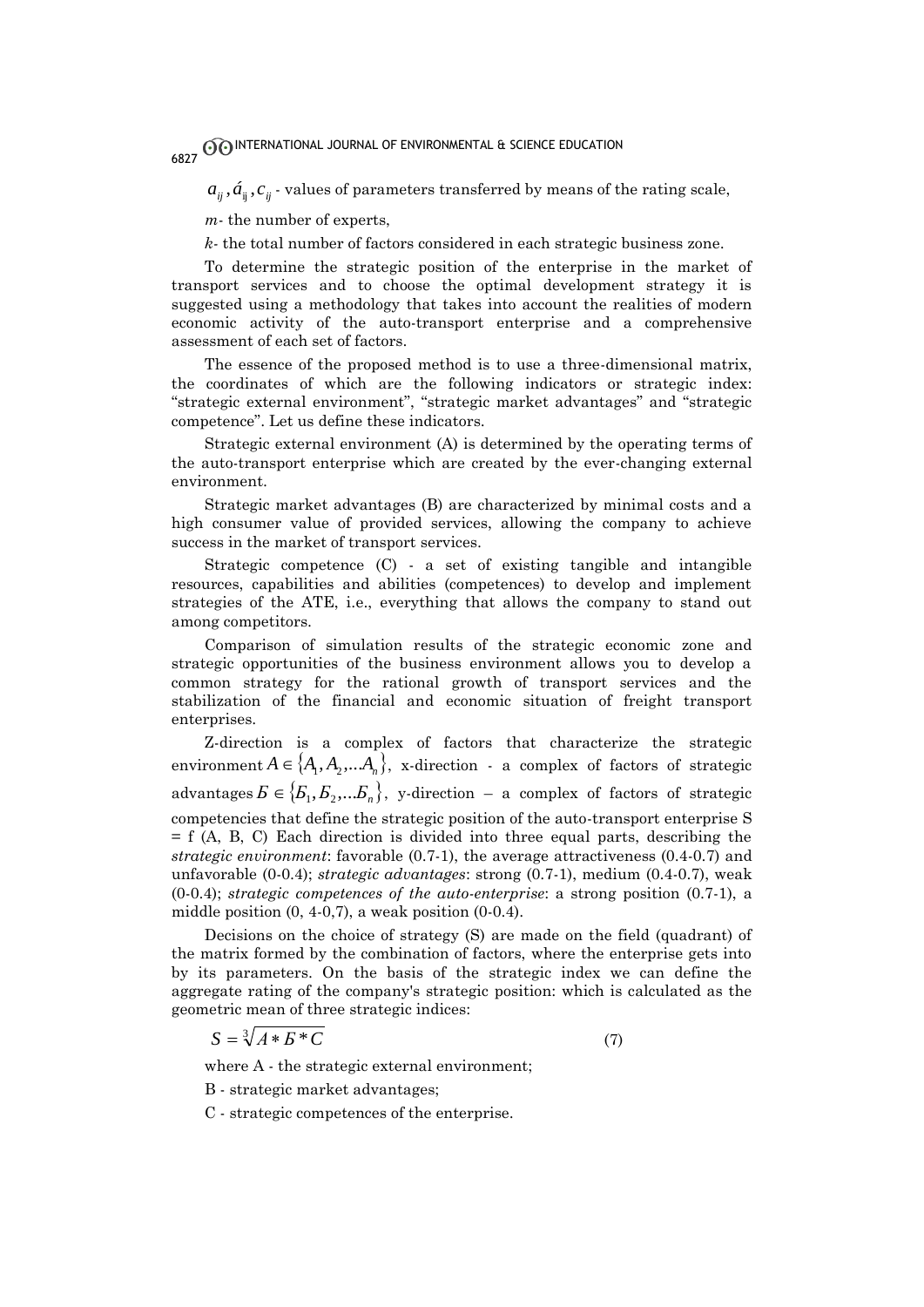The position of the enterprise in the market, the business risk of its operations and strategy selection is directly due to the combination of three complexes of factors (strategic index).

Based on the identified strategic position it is made the decision on inclusion or non-inclusion of strategic alternatives in the market portfolio of the enterprise, is developed a common strategy of the enterprise development.

# **Results and Discussions**

The environmental analysis is generally considered a source process of strategic planning, as it provides the basis that defines the company's mission and goals and develops the behavior strategies for auto-transport enterprises to fulfill their missions and achieve their goals. All competing organizations operate in the same business environment. Each of them can be successful if it has explicit competences to enable it to stand out from competitors. These competences are determined by factors which the organization can control and that it uses to distinguish itself from others.

Using the described techniques it is possible to assess the functioning environment of LLC "Trans Auto".

The analysis of transported goods, that are part of the economic "portfolio" of each of the analyzed enterprises by homogeneity of the whole range of transported products and provided services, makes it possible to distinguish them in some strategic economic zones (SEZ).

The structure of transported goods that are part of the economic "portfolio" of LLC "Trans Auto" consists of five main strategic economic zones (SEZ).

*СХЗ*<sup>1</sup> - Freight car industry;

*СХЗ*<sup>2</sup> - Freight agricultural industry;

*СХЗ*<sup>3</sup> - Bulk transport, as well as oversized and dangerous goods transport;

*СХЗ*<sup>4</sup> - Maintenance, inspection and repair of motor vehicles, washing of heavy vehicles, buses and specialty vehicles;

*СХЗ*<sup>5</sup> - Technical support on the road M-5.

Using a methodical approach of two-dimensional BCG matrix, as well as taking into account the volume of provided services and the share of the strategic economic zone in the market of transport services in Samara, we can select 4 strategic economic units (SEU), each of which may include several types of homogeneous provided services by the strategic economic zone.

Big SEU - is mass transportation. Demand for such services is stable, they occupy a large share in the structure of road transport and tend to rise. They are a key to the success of the enterprise development, so they should be developed, invested large investments for the development of infrastructure, rolling stock, etc. Although the tariffs on this transportation are relatively small, but due to their large volumes, they give a basic profitable part of the enterprise budget.

Profitable SEUs occupy a smaller market share, but they bring a large revenue and profit. However, the prospects for growth in demand for them are not always predictable, so it is advisable to maintain a tight control over the investments made in this sphere of transport. When choosing this SEU it is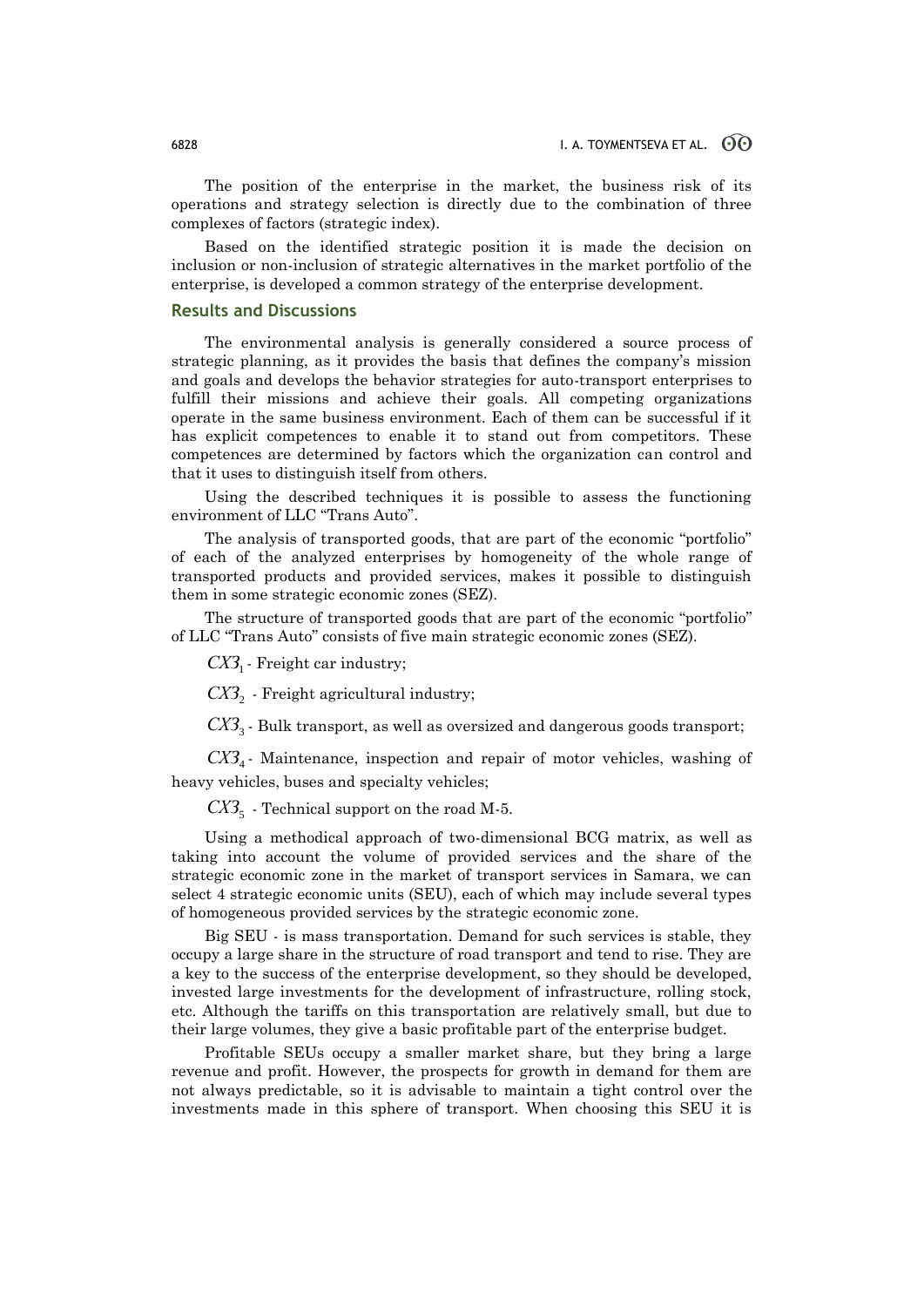necessary to monitor market dynamics and to determine the prospects for its development. To maintain and increase the volume of traffic it is necessary to introduce a flexible tariff policy.

Prospective SEUs control a small share of transport at this point in time, but the demand for it will be more in the future time period. Therefore it is necessary to conduct additional market research of this market segment, as well as to adhere to an active investment policy, advertising and other activities so that transport operations could move into the category of the most profitable strategic economic units.

Limited SEUs - as a rule, unpromising transportation that brings minimum income. They are characterized by a low market share and minor growth opportunities. It is better to get rid from such transportation, or convert this type of services, or, if they are necessary to the population (for example, the seasonal transport of agricultural products), in this case, you should try to stabilize the current volume of traffic, etc. With the proper marketing strategy and techniques this sector of the transport market can become promising in SEUs.

According to the table it is possible to form the matrix of strategic transport zones for a single enterprise.

For each of these strategic zones there are detailed simulations at different variants of the market development, which define the necessary needs for investments and calculate the economic efficiency of the accepted strategy by comparing the projected results and estimated costs for each of the tested vehicles and provided transport services (Fig. 2).



**Figure 2.** Matrix of strategic transport zones of LLC "Trans Auto" *Sourse:* I.A. Toymentseva (2011). *Strategic Management of Service Transport Industries:* PhD Thesis, Samara State University of Economics.

The analysis of the activity of the considered transport organization showed a low economic efficiency of existing production, sales and service capabilities,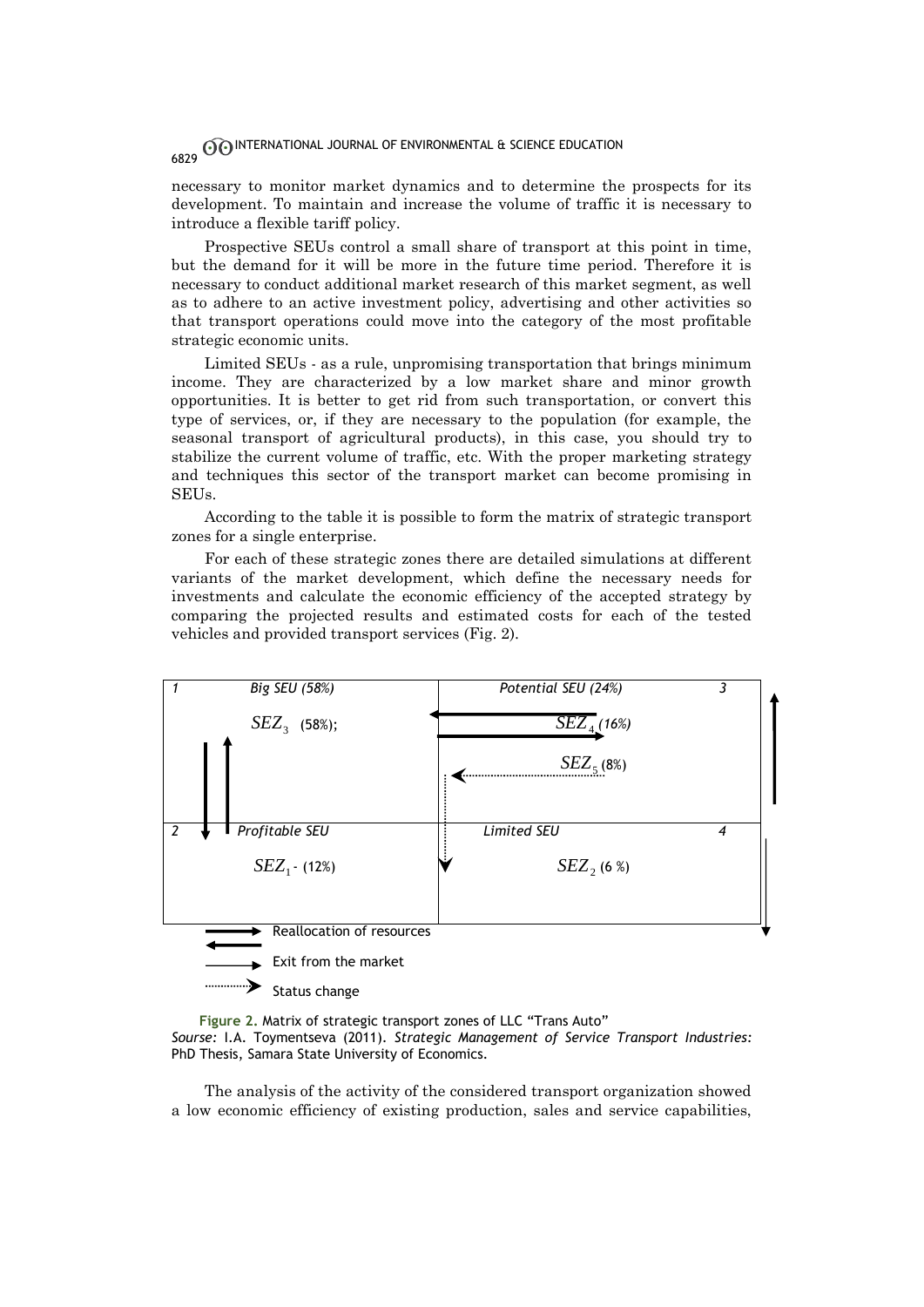which indicates the need for a comprehensive analysis of the current situation in the market of transport services, particularly in respect of those types of goods, which are defined as low-income or long-term. It should also be said about the urgent need to treat and improve the existing economic "portfolio" of the enterprise, in order to increase its efficiency in the transport market in the future.

According to the procedure discussed above, we develop a business environment profile of the analyzed enterprise, the results are presented in Table 2.

| Naming           | <b>Business environment</b>    |                                               | $Y = \mu F(x)$ |
|------------------|--------------------------------|-----------------------------------------------|----------------|
| $SEZ_1$          | External<br>environmental      | Macro-<br>environmental factors               | 0,62           |
|                  | factors                        | Micro-<br>environmental factors               | 0,55           |
|                  |                                | Internal environmental factors                | 0,65           |
| SEZ <sub>2</sub> | External                       | Macro-<br>environmental environmental factors | 0,48           |
|                  | factors                        | Micro-<br>environmental factors               | 0,42           |
|                  |                                | Internal environmental factors                | 0,47           |
| SEZ <sub>3</sub> | External<br>environmental      | Macro-<br>environmental factors               | 0,67           |
|                  | factors                        | Micro-<br>environmental factors               | 0,71           |
|                  |                                | Internal environmental factors                | 0,77           |
| SEZ <sub>4</sub> | External                       | Macro-<br>environmental environmental factors | 0,69           |
|                  | factors                        | Micro-<br>environmental factors               | 0,76           |
|                  | Internal environmental factors |                                               | 0,82           |
| SEZ <sub>5</sub> | External<br>environmental      | Macro-<br>environmental factors               | 0,71           |
|                  | factors                        | Micro-<br>environmental factors               | 0,69           |
|                  |                                | Internal environmental factors                | 0,81           |

**Table 2.** Business environment profile of auto-transport enterprises

*Sourse:* I.A. Toymentseva (2011). *Strategic Management of Service Transport Industries:* PhD Thesis, Samara State University of Economics.

To be successful in the market of transport services it is necessary to reform the existing economic "portfolio" of the enterprise, focusing on the most promising services for the enterprise that can provide the enterprise the necessary growth and an increase in income from the sale of transport services.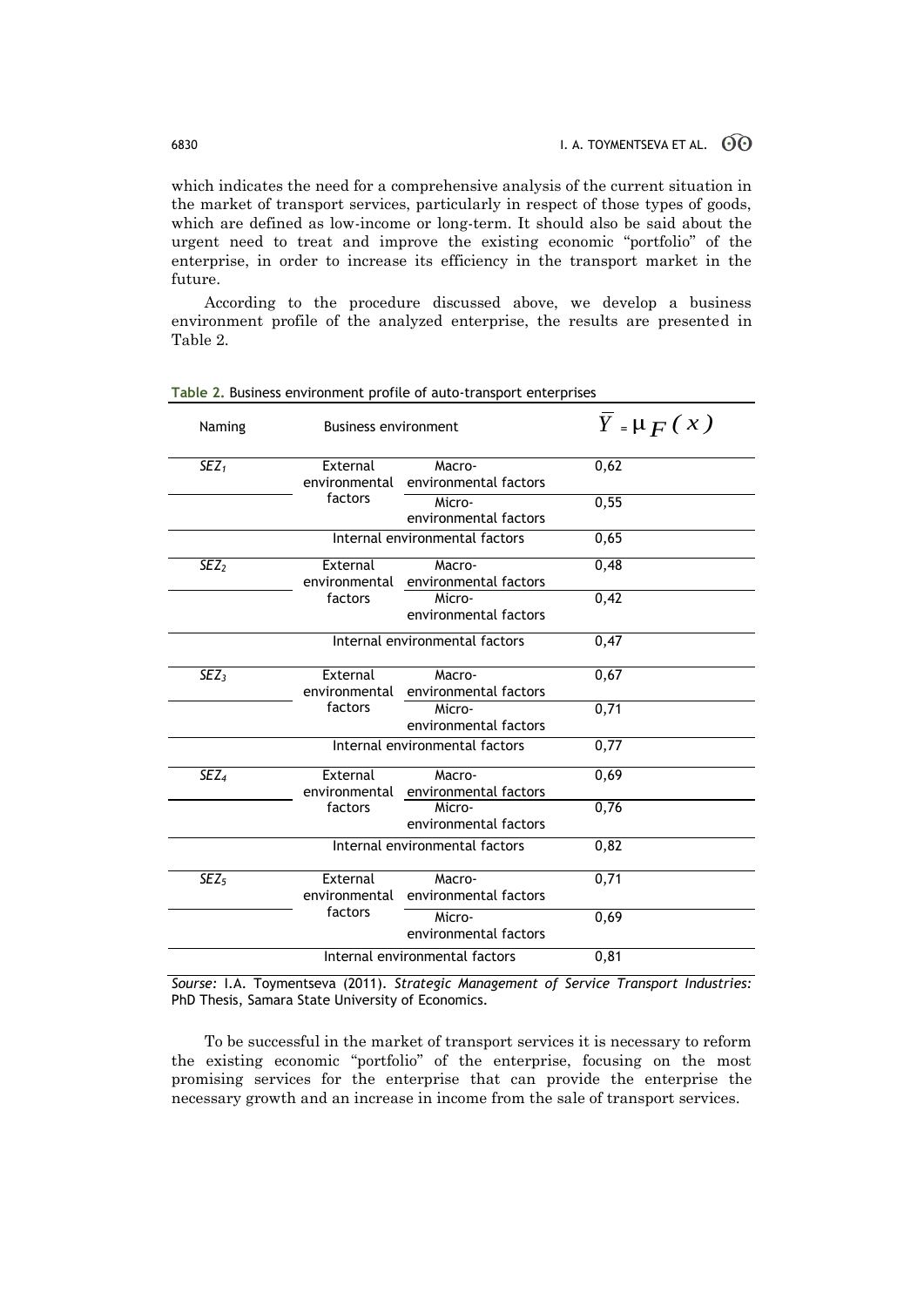The implementation of the proposed methodology for assessing the strategic position of the auto-transport enterprise in Samara was made in MS Excel spreadsheet processor.

Figure 3 shows the aggregate rating for each SEZ of the enterprise.

| <b>Strategic</b><br>economic<br>zone (SEZi) | <b>Strategic</b><br>external<br>environment<br>(A <sub>i</sub> ) | Strategic market competences of<br>advantages (Bi) | <b>Strategic</b><br>the enterprise<br>(Ci) | <b>The</b><br>aggregate rating<br>of strategic<br>position of the<br>enterprise<br>(S <sub>i</sub> ) |                |
|---------------------------------------------|------------------------------------------------------------------|----------------------------------------------------|--------------------------------------------|------------------------------------------------------------------------------------------------------|----------------|
|                                             | 0,62                                                             | 0,55                                               | 0,65                                       | 0,61                                                                                                 |                |
| $\overline{2}$                              | 0,48                                                             | 0,42                                               | 0,47                                       | 0,46                                                                                                 |                |
| 3                                           | 0,67                                                             | 0,71                                               | 0,77                                       | 0,72                                                                                                 | C <sub>1</sub> |
| $\overline{4}$                              | 0,7                                                              | 0,76                                               | 0,82                                       | 0,76                                                                                                 | C <sub>2</sub> |
| 5                                           | 0,72                                                             | 0,69                                               | 0, 81                                      | 0,74                                                                                                 | C <sub>3</sub> |

**Figure 3.** The aggregate rating of strategic economic zones of LLC "Trans Auto" *Sourse:* I.A. Toymentseva (2011). *Strategic Management of Service Transport Industries:* PhD Thesis, Samara State University of Economics.

According to the aggregate rating for each SEZ of the enterprise the authors define the alternative strategies, the results of which are presented in Table 3.

| Strategic economic zone | Strategic alternative |
|-------------------------|-----------------------|
| $SEZ_1$                 | 0,61                  |
|                         | Stabilization         |
| $SEZ$ ,                 | 0,46                  |
|                         | Mix                   |
| $SEZ_3$                 | 0,72                  |
|                         | Diversify growth      |
| SEZ <sub>4</sub>        | 0,76                  |
|                         | Cluster growth        |
| $SEZ_5$                 | 0,74                  |
|                         | Integrated growth     |

**Table 3.** Definition of strategic positions trucking companies

*Sourse:* I.A. Toymentseva (2011). *Strategic Management of Service Transport Industries:* PhD Thesis, Samara State University of Economics.

The developed system of management strategies of LLC "Trans Auto" (overall management strategy) is presented in Table 4.

|           | Table 4. Total management strategy of LLC "Trans Auto" |         |
|-----------|--------------------------------------------------------|---------|
| Strategic |                                                        |         |
| economic  | Strategy                                               | Content |
| zone      |                                                        |         |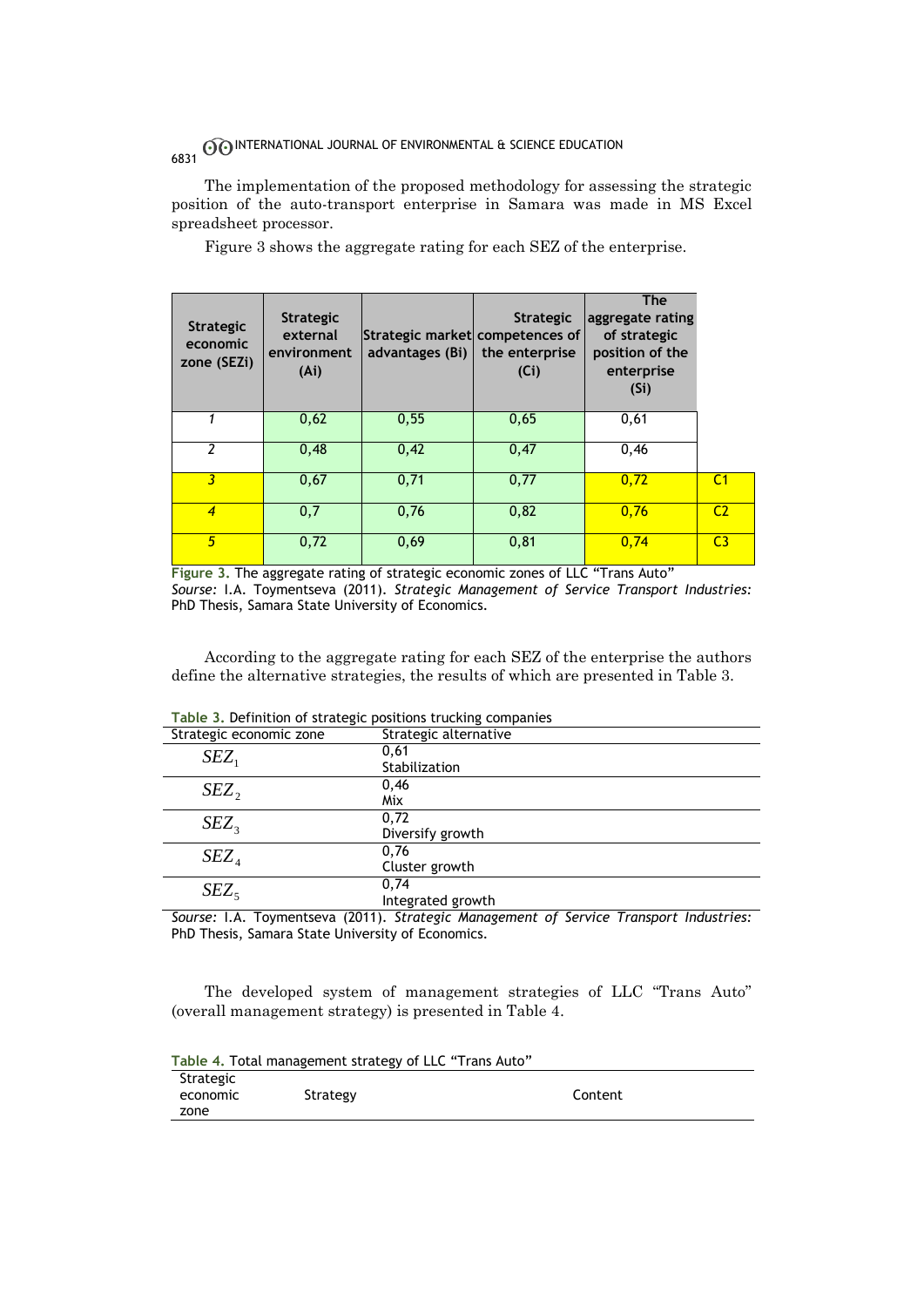| $SEZ_1$   | Corporate strategy<br>(stabilization)                |                        | Ensuring a certain level of the<br>enterprise's profitability<br>and<br>improving<br>the<br>traffic<br>by<br>reducing the time of delivery |
|-----------|------------------------------------------------------|------------------------|--------------------------------------------------------------------------------------------------------------------------------------------|
|           |                                                      |                        | and increasing the degree of                                                                                                               |
|           |                                                      |                        | cargo safety                                                                                                                               |
|           | <b>Business strategy</b><br>(best cost strategy)     |                        | Provision of different types of<br>rolling stock at relatively low                                                                         |
|           |                                                      |                        | rates                                                                                                                                      |
|           | Functional                                           | Marketing              | Active<br>advertising,<br>study of                                                                                                         |
|           | strategies                                           |                        | competitors' activity                                                                                                                      |
|           |                                                      | Logistics              | Reduced total cost of cargo<br>delivery,<br>strengthening<br>relationships with partners                                                   |
|           |                                                      | Production             | Improving the traffic and use of<br>modern<br>information<br>technologies                                                                  |
|           |                                                      | Financial              | Ensuring timely payments for<br>provided services                                                                                          |
|           |                                                      | Human                  | Increasing labor and financial                                                                                                             |
|           |                                                      | resource<br>management | discipline                                                                                                                                 |
| $SEZ_2$   | Corporate strategy<br>(mix)                          |                        | Increasing the competitiveness<br>of services                                                                                              |
|           | <b>Business strategy</b>                             |                        | Providing a<br>large scope<br>of                                                                                                           |
|           | (cost leadership strategy)                           |                        | services at comparatively low                                                                                                              |
|           |                                                      |                        | rates. It is expedient to use<br>seasonal bulk transport.                                                                                  |
|           | Functional                                           | Marketing              | Targeted pricing                                                                                                                           |
|           |                                                      |                        |                                                                                                                                            |
|           | strategies                                           |                        |                                                                                                                                            |
|           |                                                      | Logistics              | Minimizing costs by maximizing<br>loading<br>the<br>of<br>vehicles,<br>reducing idling runs                                                |
|           |                                                      | Production             | Ensuring the smooth operation<br>of vehicles                                                                                               |
|           |                                                      | Financial              | Controlling the unequivocal use<br>of funds                                                                                                |
|           |                                                      | Human                  | Staff development                                                                                                                          |
|           |                                                      | resource               |                                                                                                                                            |
|           |                                                      | management             |                                                                                                                                            |
| $SEZ_{3}$ | Corporate strategy<br>(diversify growth)             |                        | Updating its range of services<br>that may be of interest to<br>existing clientele                                                         |
|           | Business strategy (wide diversify<br>costs strategy) |                        | Developing<br>specific services,<br>which differ from the services                                                                         |
|           | Functional                                           | Marketing              | of competitors<br>Increasing<br>number<br>the<br>of                                                                                        |
|           | strategies                                           |                        | clients,<br>active<br>advertising,<br>access to new markets                                                                                |
|           |                                                      | Logistics              | Implementing<br>logistics<br>the<br>audit of new services                                                                                  |
|           |                                                      | Production             | Modernization of rolling stock,                                                                                                            |
|           |                                                      |                        | improving<br>the<br>freight<br>forwarding<br>services<br>of                                                                                |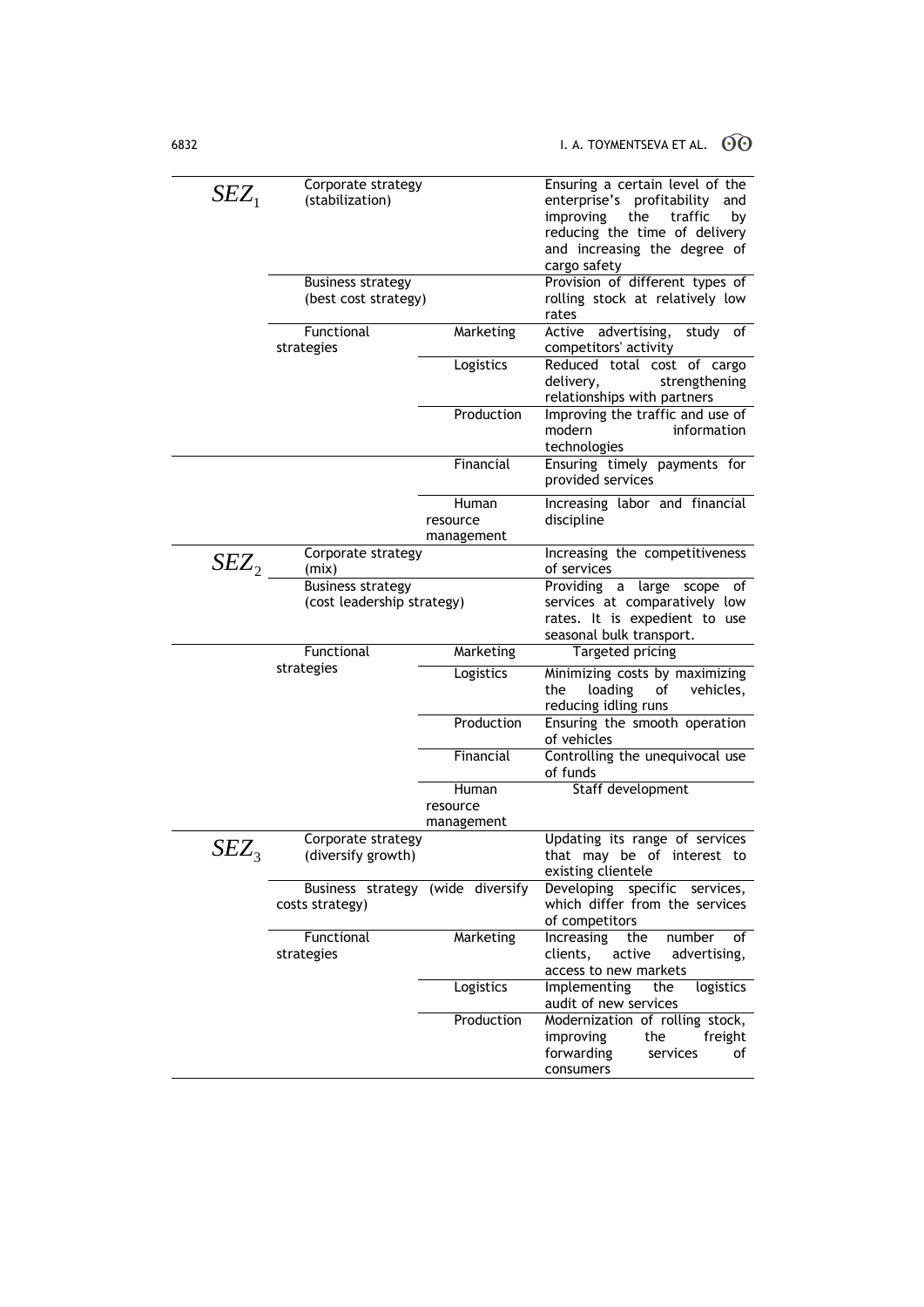| 6833    |                                                        |                                 |                                                                                                                                                                                                               |
|---------|--------------------------------------------------------|---------------------------------|---------------------------------------------------------------------------------------------------------------------------------------------------------------------------------------------------------------|
|         |                                                        | Financial<br>Human              | Planning<br>the<br>necessary<br>financial<br>resources<br>for<br>modernization of rolling stock,<br>distribution and control<br>Material incentives of drivers                                                |
|         |                                                        | resource<br>management          | for highly skilled services                                                                                                                                                                                   |
| $SEZ_4$ | Corporate strategy<br>(cluster growth)                 |                                 | Increasing sales<br>volumes<br>of<br>provided services through the<br>creation<br>of<br>new<br>services.<br>improving the existing ones and<br>improving<br>the<br>quality<br>of<br>services in general       |
|         | <b>Business strategy</b><br>(diversity costs strategy) |                                 | Entering the market with a new<br>service not previously offered<br>by any of competitors                                                                                                                     |
|         | Functional<br>strategies                               | Marketing                       | Studying the demand for a new<br>type of services, defining the<br>influence of external factors on<br>the cost of provided services                                                                          |
|         |                                                        | Logistics                       | Writing a business plan for a<br>new service                                                                                                                                                                  |
|         |                                                        | Production                      | Purchasing and installation of<br>new equipment, modernization<br>of the existing one, improving<br>of<br>technical<br>the<br>quality<br>maintenance                                                          |
|         |                                                        | Financial                       | Assessing<br>the<br>investment<br>project                                                                                                                                                                     |
|         |                                                        | Haman<br>resource               | Staff development                                                                                                                                                                                             |
|         |                                                        | management                      |                                                                                                                                                                                                               |
| $SEZ_5$ | Corporate strategy<br>(integrated growth)              |                                 | Increasing service sales in the<br>existing markets,<br>developing<br>logistic service systems                                                                                                                |
|         | <b>Business strategy</b><br>(low costs strategy)       |                                 | Reducing<br>unit costs due<br>to<br>increase in traffic volumes,<br>markets<br>expanding<br>οf<br>transportation services                                                                                     |
|         | Functional<br>strategies                               | Marketing                       | Increasing<br>the<br>number<br>of<br>customers,<br>entering<br>new<br>markets, active advertising                                                                                                             |
|         |                                                        | Logistics                       | Improving the most important<br>indicators of the enterprise:<br>cost savings, increased profits,<br>increased service quality, level<br>speed<br>of<br>service<br>and<br>οf<br>response to customer requests |
|         |                                                        | Production                      | Improving the transportation<br>and modernization of vehicles                                                                                                                                                 |
|         |                                                        | Financial                       | Improving financial stability,<br>controlling the unequivocal use<br>of funds                                                                                                                                 |
|         |                                                        | Human<br>resource<br>management | Material incentives of drivers<br>for increased volumes of cargo<br>high-quality<br>and<br>customer<br>services                                                                                               |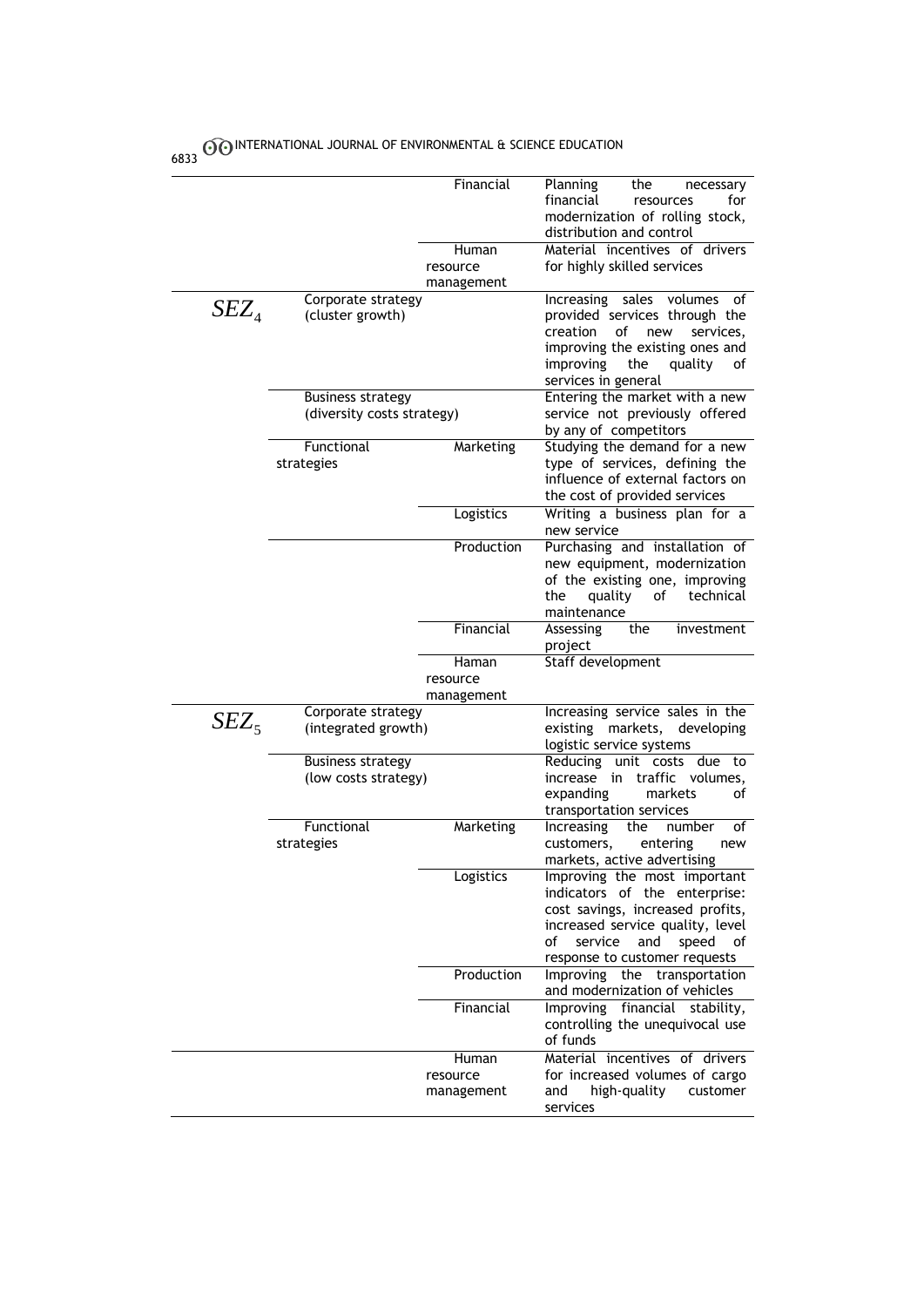*Sourse:* I.A. Toymentseva (2011). Strategic Management of Service Transport Industries: PhD Thesis, Samara State University of Economics.

The assessment of the business environment of enterprises showed that the most promising strategies for the enterprise are:

 $C1$  -  $C3X_3$  (bulk transport, as well as oversized and dangerous goods);

 $C2$  -  $C3X<sub>4</sub>$  (maintenance, inspection and repair of motor vehicles, washing of heavy vehicles, buses and specialty vehicles);

C3 -  $C3X_5$  (technical support on the road M-5).

Thus, it can be concluded that the analysis of the activities of the autotransport enterprise as an object of research and justifying its approach to the optimal development strategy it is necessary to take into account the system features that characterize the enterprise in two ways. Firstly, as a subsystem of the economic complex of the country, and secondly, as a self-developing social and economic system.

The modern theory and methodology of strategic development of service companies in the global economy is described in the works of such foreign scientists as R.H. Ballou (1993), F. Kotler (2006), R.S. Kaplan & D.P. Norton (1996), C. Lovelock (2005), J. Shoal (2006) and many others.

Studies of the service management system of the transport complex and its individual segments, strategic and operational transport management are presented in the works of V.I. Berezhnoy (2000), V.G. Galaburda (1992), B.I., V.S. Lukinskiy (2007), L.B. Mirotin, I.E. Tyshbaev & A.G. Kasenov (2002), V.I. Sergeev (2001) and others.

However, the works of most scientists paid insufficient attention to the theory and methodology of strategic management of transport service companies, methods and models of management decisions that determined the choice of this topic, objectives and research tasks, theoretical and methodological basis.

# **Conclusion**

Modern views on the role and importance of strategic management in the companies' activities, including auto-transport enterprises (ATE) that provide transportation services, allow us to make a conclusion about the urgent need to use it to overcome the economic crisis, increasing the competitiveness of domestic enterprises on the basis of modernization and achieve a new quality of the economic growth.

In cargo auto-transport enterprises, as shown by studies in the Samara region, it is appropriate to allocate the following corporate strategies:

 A survival-strategy (or reduction), which is used in the context of economic instability, inflation. This strategy is used when the financial and economic indicators of the company's activities become a steady trend towards deterioration;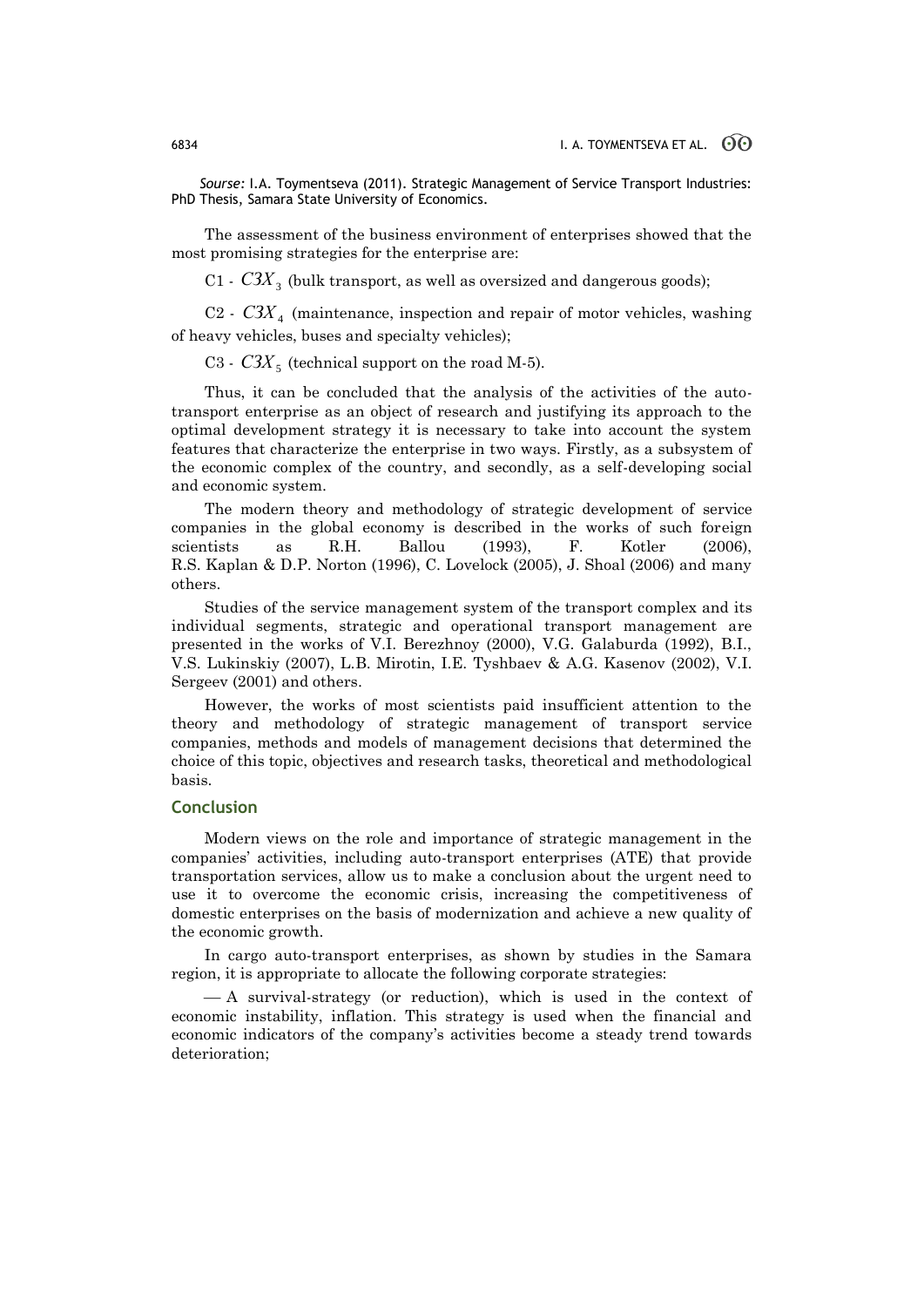$-A$  stabilization-strategy (or limited growth) is used in stable transport volumes and profit when management is generally satisfied with the position of the comppany;

 $-A$  growth-strategy expresses the desire of the company to increase the volume of provided services, profits, increase profitability and other indicators of production efficiency.

Research evidences that in the framework of the considered corporate strategy in road transport it is possible to implement various strategic alternatives, but each individual company must formulate and adopt its own specific comprehensive strategy for a particular type of business that takes into account both the features of the macroeconomic situation and the market competition, and as well as its internal capacity.

#### **Disclosure statement**

No potential conflict of interest was reported by the authors.

### **Notes on contributors**

**Natalia P. Karpova** is Professor of Samara State University of Economics, Samara, Russia.

**Irina A. Toymentseva** is Professor of Samara State University of Economics, Samara, Russia.

**Vera D. Chichkina** is Associate professor of Samara State Technical University, Samara, Russia.

**Angelina A. Toymentseva** is post-graduate of Marketing, Logistics and Advertising Department, Samara State University of Economics, Samara, Russia.

**Andrey V. Efanov** is Associate Professor of Russian state vocational pedagogical University, Ekaterinburg, Russia.

#### **References**

Ackoff, R. (1994). *The Democratic Corporation*. Moscow: Infra-M, 315 p.

Ansoff, I. (2009). *Strategic Management*. St.Petersburg: Peter, 235 p.

Ballou, R. H. (1993). *Business Logistics Management*. New Jersey: Prentice-Hall International, 253 p.

Berezhnoy, V. I. (2000). *Logistics of truck transport*. Moscow: Finance and Statistics, 297 p.

- Bowersox, D. J., Kloss & David. J. (2014). *Logistics: the Integrated Supply Chain*. In N. Baryshnikova and B. Pinsker (Trans.). Moscow: Olympus Business, 856 p.
- Chandler, A. D. (1962). *Strategy and Structure: Chapters in the History of the Industrial Enterprise.* Cambridge: MIT Press, 411 p.

Galaburda, V. G. (1992). *Marketing in Transport*. Moscow: Transport, 309 p.

Kaplan, R. S. & Norton, D. P. (1996). Using the Balanced Scorecard as a Strategic Management System. *Harvard Business Review, 74(1),* 75-85.

Kotler, F. (2006). *Marketing Management.* St.Petersburg: Peter, 336 p.

Leenders, M. R., Fearon, H. E., Flynn, A. E. & Yohnson, F. P. (2002). *Purchasing and Supply Management*. New York: Mc Graw-Hill, 236-238.

Lovelock, C. (2005). Marketing Services: Personnel, Technology Strategy. London: Foreign Williams, 396-423.

Lukinskiy, V. S. (2007). *Models and Methods of Logistics Theory.* St.Petersburg: Peter, 543 p.

Meskon, M., Albert, M. & Hedouri, F. (1997). *Fundamentals of Management.* Moscow: Business, 623- 627.